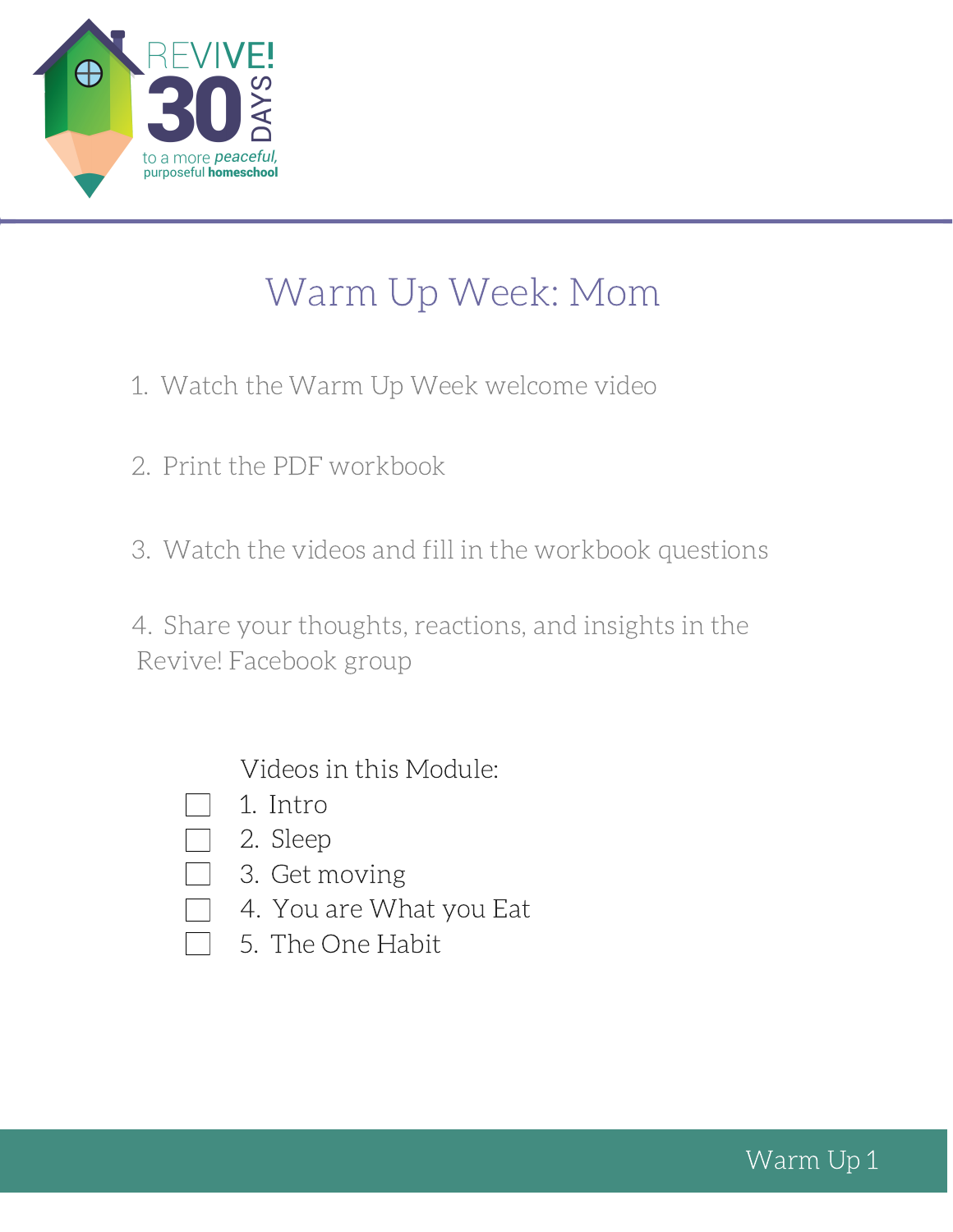

# Warm Up Week : Video 1: Mom's Health

#### Think about it

How would you rate your current health level? 1 is the worst you've ever felt and 10 is the best you've ever felt.

1 2 3 4 5 6 7 8 9 10

Imagine your life with more energy and focus. How would things be different? What changes would make the biggest difference in your day?

#### Take Action

Are you ready to commit to taking small steps to improving your health? Why or why not?

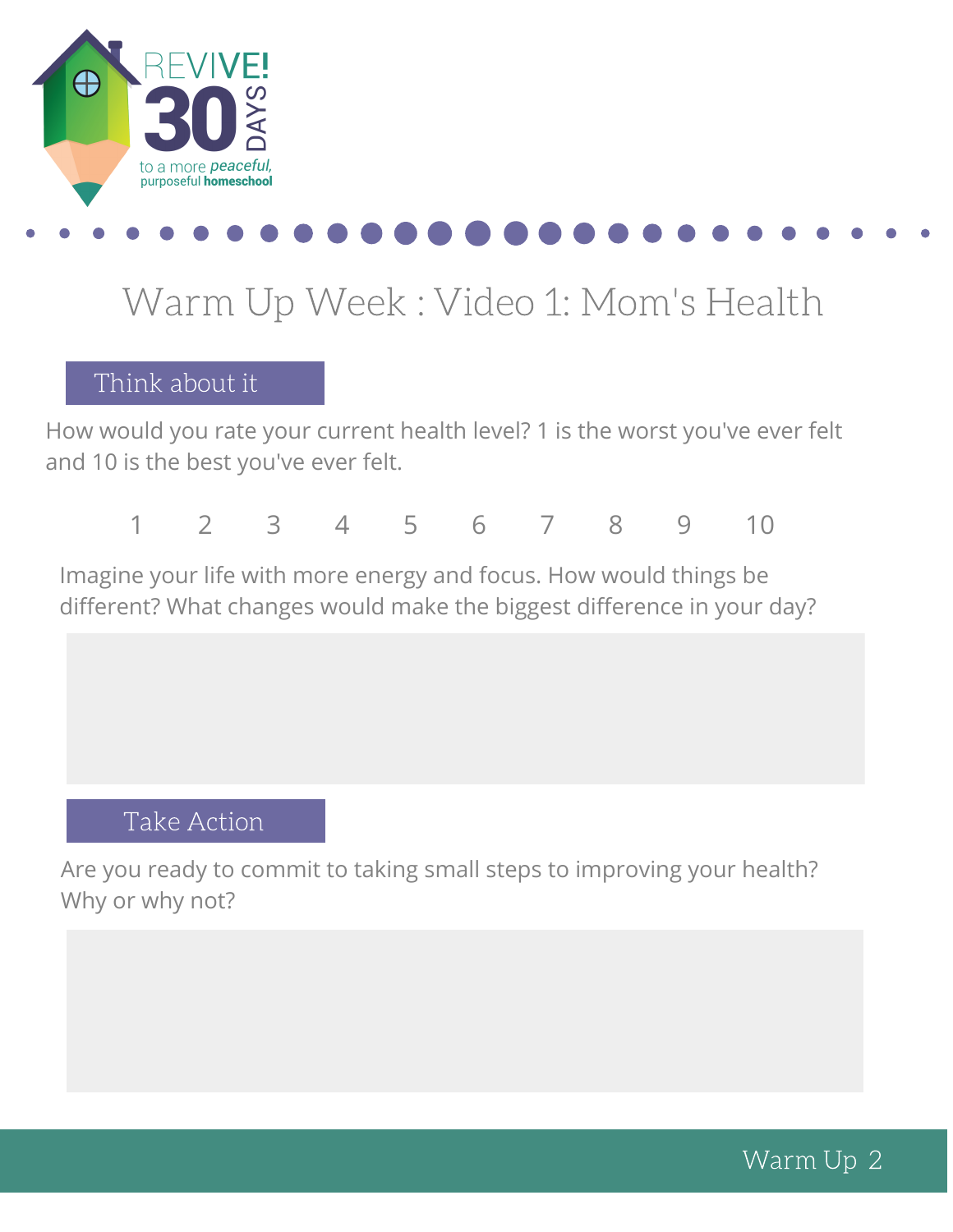



## Video 2: Sleep

#### Think About It

What is getting in the way of better sleep for you? How can you minimize the effects of this so that you can sleep more or better?

#### Take action Take Action

If your sleep habits could use some help, choose at least one of the tips from the video to implement this week and commit to sticking with it. Which habit will you choose?

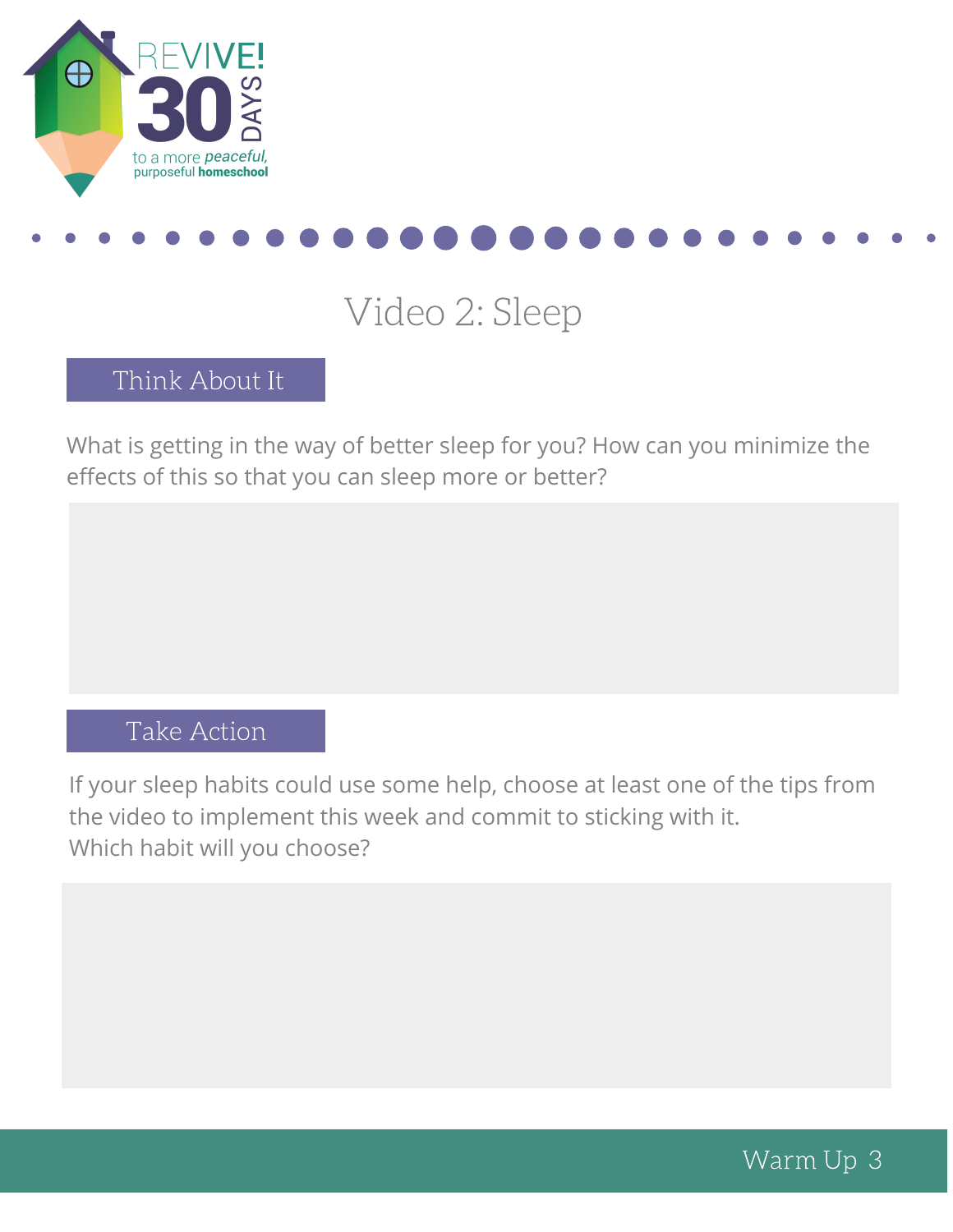



## Video 3: Get Moving

Think About It

What is stopping you from exercising regularly?

### Take Action

Brainstorm ways that you can add more movement to your days. Pick one. Do it. Record how you felt. Don't forget to share your successes with the FB group.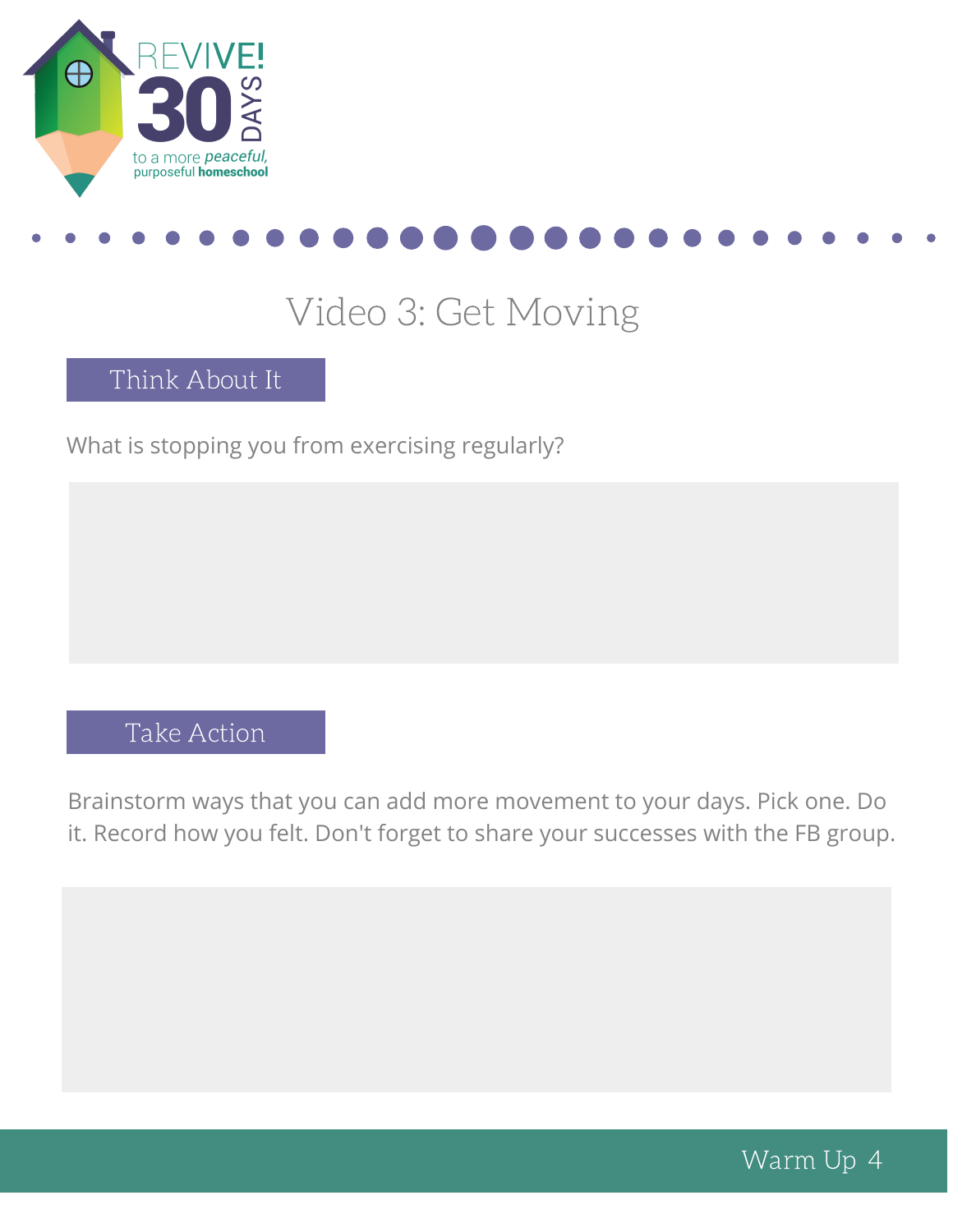

## Video 4: You Are What You Eat

Think About It

Think about your food and water intake. What is your ideal diet?

### Take Action

Choose one way you will improve your diet and commit to drinking more water. Write your choice here and share in the Facebook group how it's going.